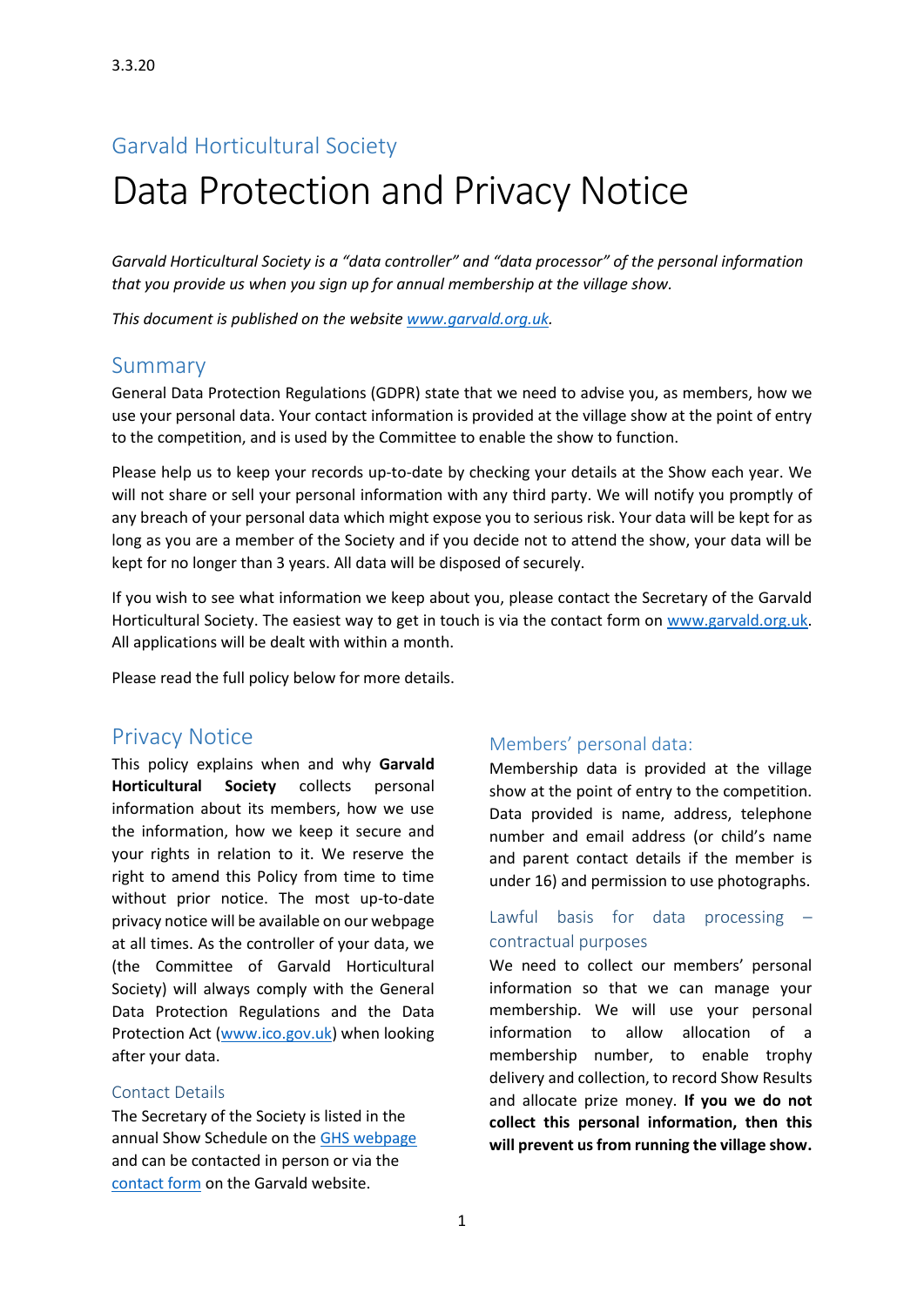Lawful basis for data processing – legitimate purposes

We process our members' personal information in pursuit of our legitimate interests to:

• promote and encourage participation in Garvald Village Show through the use of photographs/videos for promotional purposes.

• monitor engagement and develop participation in Garvald Horticultural Society and the annual village show.

• respond to and communicate with members regarding questions, comments, support needs or complaints in relation to Garvald Horticultural Society. All enquiries should be directed to the Secretary via the contact form on: [https://www.garvald.org.uk/.](https://www.garvald.org.uk/) We will use your personal information where necessary to resolve your query or to investigate your complaint.

*Where we process your personal information in pursuit of our legitimate interests, you have the right to object to us using your personal information for the above purposes. If you wish to object to any of the above processing, please contact us. If we agree and comply with your objection, this may affect our ability to undertake the tasks above for the benefit of you as a member or volunteer.*

## Lawful basis for data processing – consent *MailChimp*

If you give consent for your email address to be added to the Garvald Website 'news updates' MailChimp mailing list, you will be able to read the latest updates about Garvald Village including news related to Garvald Horticultural Society. You may request that we stop sending you these website updates by using the contact form on the village website or by clicking the 'unsubscribe' button at the bottom of every MailChimp-generated email. MailChimp's Privacy Policy can be found here: [https://mailchimp.com/legal/privacy/.](https://mailchimp.com/legal/privacy/)

#### *Facebook*

Facebook may be used in future to provide a social media presence for GHS and to post photos. Facebook Users are advised to conduct themselves politely and appropriately when engaging with GHS on social media. We agree to conduct ourselves accordingly online. While we may have an official profile on social media, users are advised to verify authenticity before engaging with, or sharing information with such profiles. Users may contact GHS through Facebook Messenger but should generally contact the Secretary face-to-face, via email or via the website contact form.

Other uses of your personal information

We may ask you if we can process your personal information for additional purposes if they are not covered by the above privacy notice. Where we do so, we will provide you with an additional privacy notice with information on how we will use your information for these additional purposes.

## Who do we share your personal information with?

Personal data is kept within the committee (who are all subject to a duty of confidence) and securely stored. No data is sold to third parties.

A list of winner' names and the categories they won is published in the annual show report and may be sent to local newspapers. *If you are a winner and you object to your name being published, please let us know and we will make sure your name is not listed.* All personal contact data is kept private and passwordprotected. Please note however that if you transmit information to us over the internet this can never be guaranteed to be 100% secure.

If personal information (e.g. your name on a competition entry card or winners' list) is included in any images or videos taken by us at our annual show or other events, this may be shared with the village website or local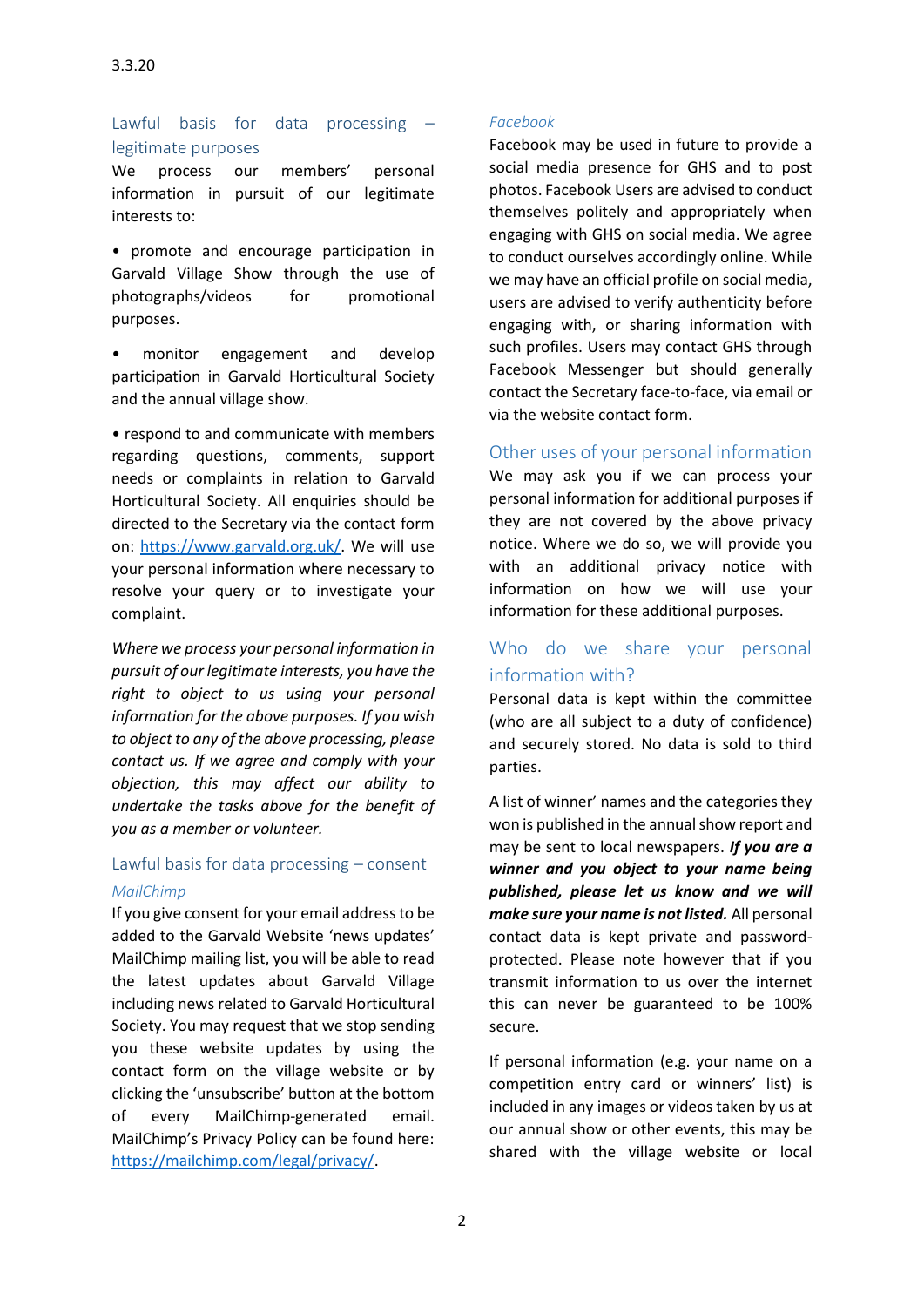newspapers, when publishing promotional/journalistic articles.

Your photograph may also be published on the village website, in promotional material or in local newspapers. We will endeavour to gain the permission of any identifiable people featured. People will not be named in any caption for a photograph, unless consent has been obtained. If a subject decides they are not happy with a particular photograph they can ask (verbally or via the website [contact form\)](https://www.garvald.org.uk/contact-us/) to have it removed from the website, which we will do with immediate effect. Permission will also be obtained from the photographer to protect their copyrighted work.

We may be required to share personal information with statutory or regulatory authorities and organisations to comply with statutory obligations. Such organisations include the Health & Safety Executive, Disclosure Scotland, and Police Scotland for the purposes of safeguarding children.

## How we protect your personal information

Your personal information is stored securely on our electronic filing system on our computers based in the UK, and is accessed only by the Committee Membership Team for the purposes set out above.

Emails sent out via the mailing list from the Garvald village website uses MailChimp, a USbased company using US servers to store this data, meaning that data is transferred out of the UK. However, these companies have all signed up to the "Privacy Shield", which is an agreement between the US and EU/UK relating to the protection of personal data – this constitutes a "safeguard" under the GDPR.

## How long do we keep your personal information?

Personal data is collected each year during registration at the annual show.

We will only keep your personal information for as long as necessary to provide you with membership services. A new membership fee is paid each year at the show. This will be noted to record your membership of the Society and attendance at the show.

Unless you ask us not to, we will review and delete your personal information where you have **not renewed** your membership with us for three years. We may keep certain personal information of members (e.g. name, dates of membership) for longer, in order to confirm your identity, when you were a member of GHS and for how long. We need to do this in the event of a claim against us.

We will notify you promptly in the event of any breach of your personal data which might expose you to serious risk.

#### Your rights

You can exercise any of the following rights by contacting us via our contact form on [https://www.garvald.org.uk/garvald](https://www.garvald.org.uk/garvald-horticultural-society/)[horticultural-society/](https://www.garvald.org.uk/garvald-horticultural-society/)

#### *Your rights to access stored data*

You can request a copy of the data held in your name and this information will be provided within one month of the request being made. If any of the data is incorrect then you can request it to be rectified (records of such a request, whether made verbally or by email, will be retained to avoid any dispute about how the Society interpreted the request). Once your identity has been verified, and within one month, the data will be updated at source. You also have a right to request that we restrict the processing of your personal information for specific purposes or to have your data deleted. If you request erasure of all records then that person will no longer be a member of the Society.

Any requests received by us will be considered under applicable data protection legislation. If you remain dissatisfied, you have a right to raise a complaint with the Information Commissioner's Office at [www.ico.org.uk.](http://www.ico.org.uk/)